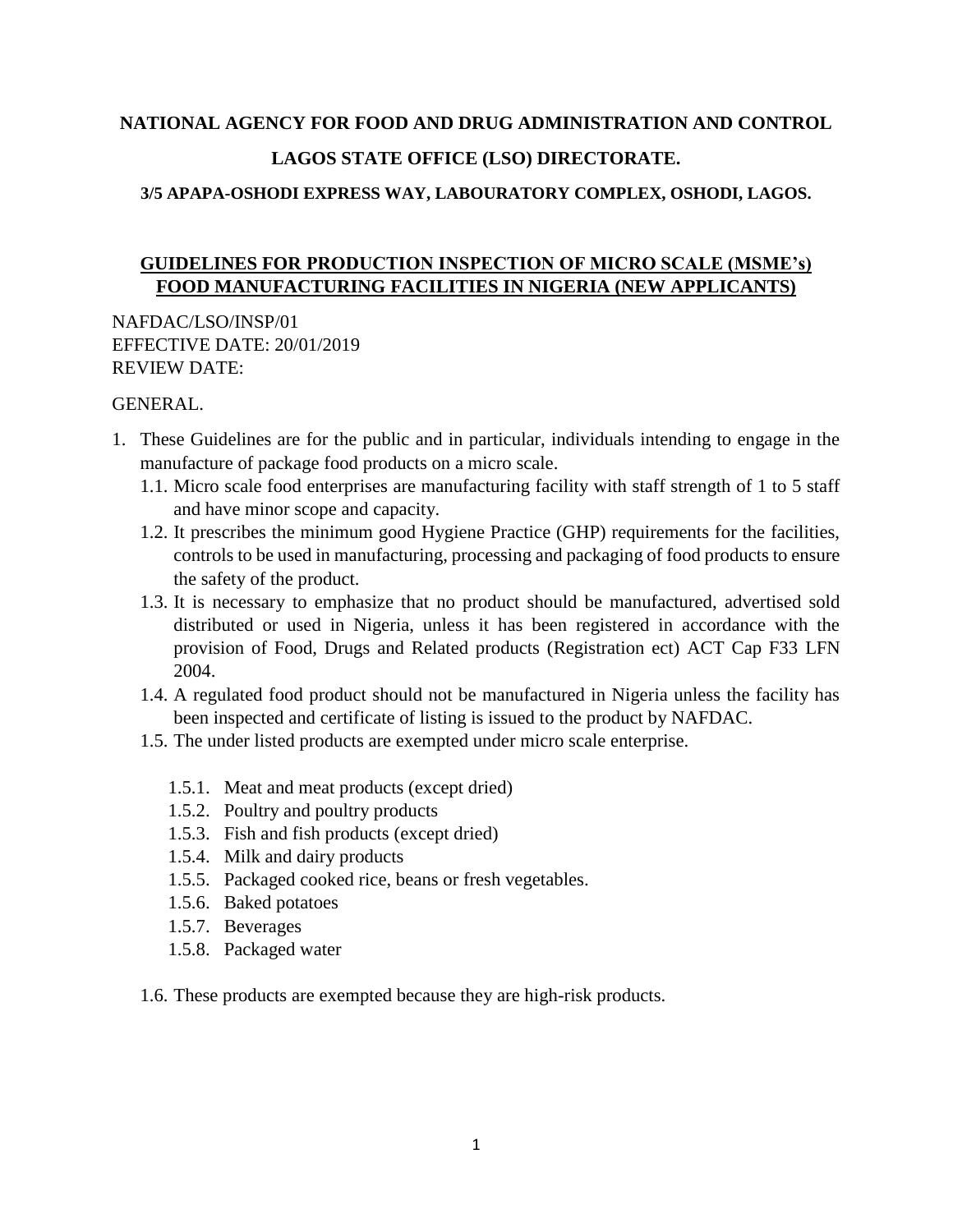### **Step 1**

## **2. Application**

- 2.1. An application for inspection should be made to the Director General NAFDAC, Attention: The Director Lagos Office (LSO). The applicant should provide the exact location address (Not P.O Box), functional email address and telephone number(s) with the following supporting documents.
	- 2.1.1. Evidence of Business Incorporation or Evidence of Business name
	- 2.1.2. Evidence of Trademark Registration
	- 2.1.3. Product Label.

## **Step 2**

## **3. Procedure for Payment**

- 3.1. The application is reviewed to determine payment to be made.
- 3.2. Payment advice for inspection and laboratory is issued by NAFDAC desk officer. OR
- 3.3. Visit:

[www.remita.net](http://www.remita.net/) to generate Remita invoice and print out a copy of the invoice and make payment through any commercial bank.

NAFDAC Accounts department to collect receipt of payment.

3.4. Attach photocopy of the receipt of payment to the application to be submit.

## **Step 3**

## **4. Submission of Application.**

- 4.1. The application letter and the under listed documents are submitted at the liaison office of the Director (LOD).
- 4.2. SOP's for production, distribution/Recall, Quality assurance, cleaning of equipment and environment, which will be reviewed during inspection of facilities.
- 4.2.1 Food handlers certificate/medical fitness certificate for production staff should include the following parameters: Sputum test, stool test, urinary test, widal test, hepatitis B test
- 4.2.2 List of raw material and their source(s)
- 4.2.3 Certificate of analysis of raw materials (optional for micro scale)
- 4.2.4 Certificate of analysis of finished products (optional for micro scale)
- 4.2.5 Certificate of fumigation
- 4.2.6 Label/packaging material.
- 4.2.7 Soft copy of all the documents submitted.

## **Step 4**

## **5. Vetting of Documents**

5.1. Upon successful application vetting, the inspection is scheduled.

## **Step 5**

## **6. Inspection.**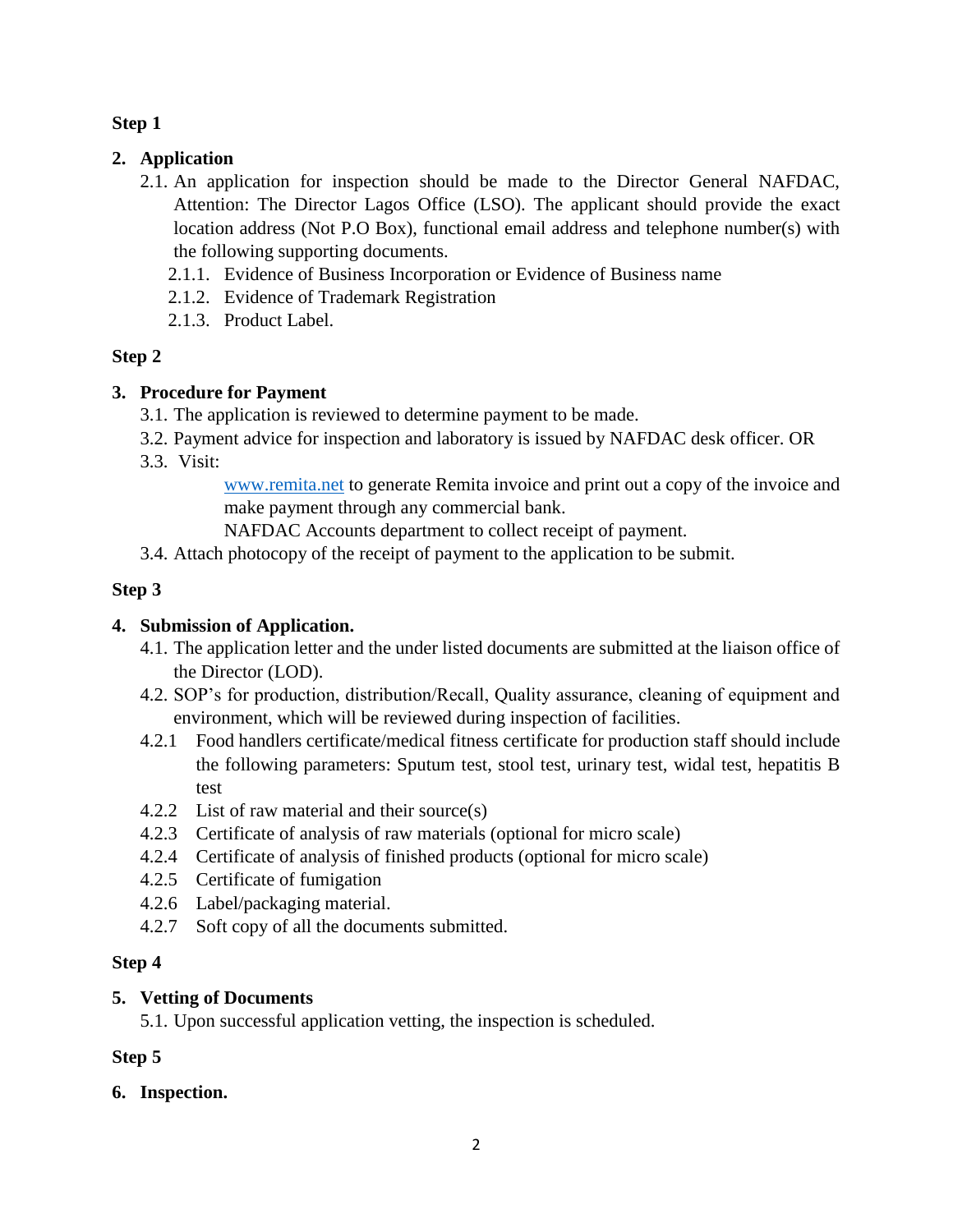6.1. The inspection is conducted as scheduled. Where the inspection is unsatisfactory, a Compliance Directive (CD) is issued and communicated to the company. For satisfactory inspection, Registration samples are taken as the end of the inspection for laboratory analysis while the inspection summary reports are forwarded to the Registration Division/Unit.

#### **REQUIREMENTS FOR MICRO SCALE FOOD FACILITY IN NIGERIA**

#### **1.0 Personnel.**

- 1.1. Personnel strength should be between 1 to 5
- 1.2. Persons engaged in micro-scale food enterprise should have either basic education or adequate training and requisite experience.
- 1.3. Personnel should wear protective apparel such as overall, head cover, nose and mouth mask and hand gloves to protect products from contamination.
- 1.4. Personnel should practice good sanitation and hygiene habits.
- 1.5. Personnel should undergo food handler's test/medical examination at least once a year.
- 1.6. Any person known to suffer from communicable disease or with wounds should be excluded from duty until they are certified medically fit.

#### **2.0 Building/Facilities**

- 2.1. Building can either be a purpose built structure or adapted for purpose.
- 2.2. The production area should not open directly into any source of contamination (Toilet, bathroom, etc.) this should be a standard room or one or more dedicated rooms to suit purpose.
- 2.3. It should be adequate for the orderly placement of equipment and materials to prevent mix-ups between different materials.
- 2.4. Windows and entrance doors should be screened with insect-proof nets and net doors should be self-closing to prevent contaminators.
- 2.5. Adequate ventilation and lighting should be provided.
- 2.6. The facility should be kept clean at all times.
- 2.7. Raw materials and finished products should be stored on pallets or shelves.
- 2.8. Light fixtures should be protected to ensure that materials and products are not contaminated in the case of breakages.
- 2.9. Drains direction should not flow from a contaminated area to a clean area. It should not pass over processing lines and should have capacity efficient to remove expected flow loads

#### **3.0 Equipment.**

- 3.1 The parts of the equipment that make contact with food product(s) should be made of non-toxic/ non-reactive material such as food grade stainless steel.
- 3.2 Equipment should be washed and dried before and after use.

#### **4.0 Raw/Packaging Materials and Source**

- 4.1 Raw and packaging materials should be purchased from traceable sources.
- 4.2 They should be of good quality and standards.